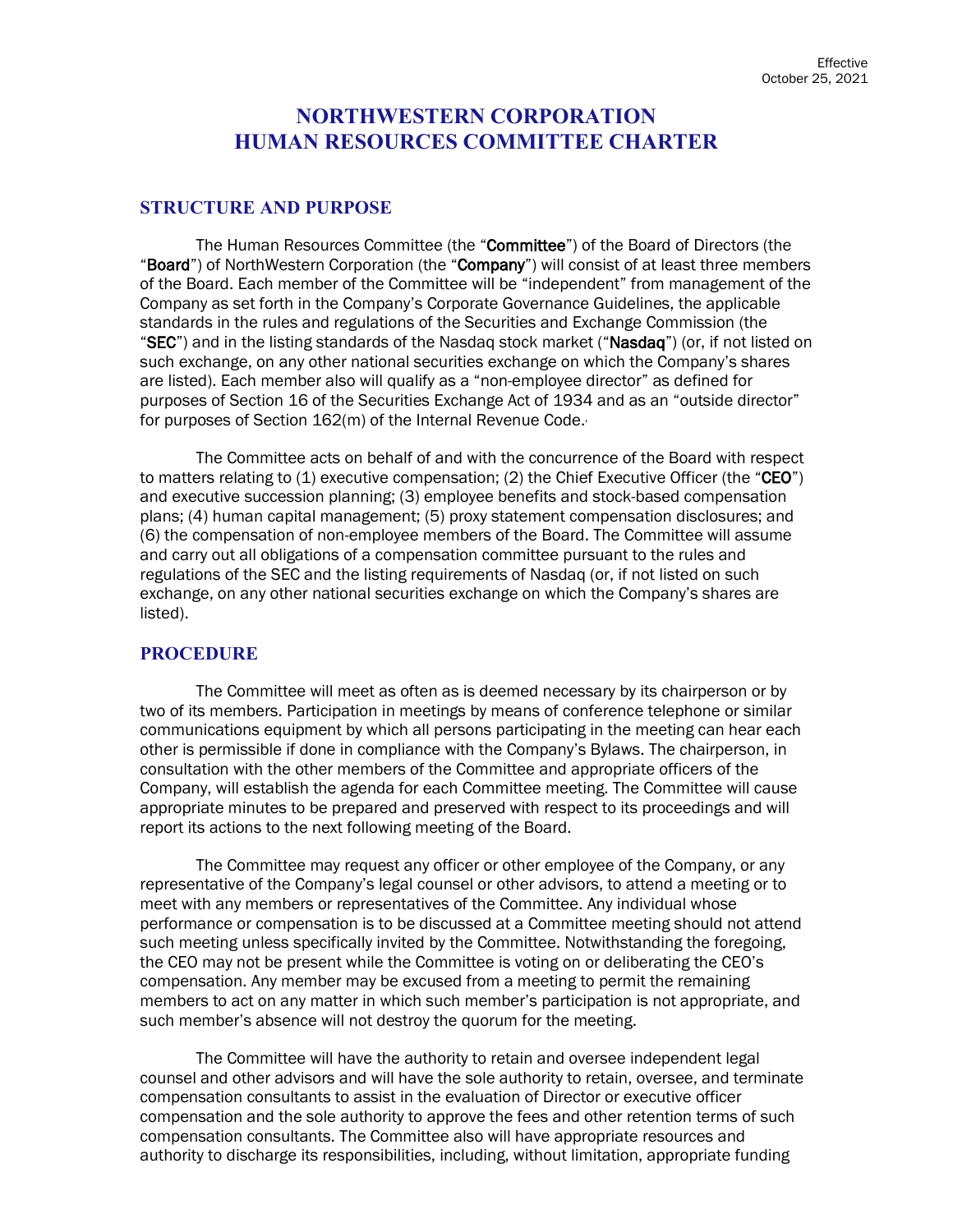from the Company, in such amounts as the Committee deems necessary, to reasonably compensate any consultants or other advisors retained by the Committee. In the performance of its duties, the Committee and its members will have unrestricted access to management. Before selecting any compensation consultant, legal counsel, or other advisor, the Committee will take into consideration the following factors for the assessment of independence and conflict of interest:

- **1.** The provision of other services to the Company by the firm employing the advisor.
- 2. The amount of fees paid by the Company to the firm that employs the advisor, as a percentage of the firm's total revenues.
- 3. The policies or procedures of the firm employing the advisor that are designed to prevent conflicts of interest.
- 4. Any business or personal relationship of the advisor with a member of the Human Resources Committee.
- 5. Any stock of the Company owned by the advisor.
- 6. Any business or personal relationships between the executive officers of the Company and the advisor or the firm employing the advisor.

# **RESPONSIBILITIES**

The Committee's primary responsibilities are oversight of:

### *Executive Compensation*

- Review and approve the Company's compensation philosophy.
- Annually review and recommend to the Board compensation and incentive programs for senior management (including, without limitation, the chief executive officer and all other executive officers of the Company), and review and recommend to the Board policies relating to perquisites for executive officers.
- Develop, negotiate and recommend to the Board any employment agreements for the CEO and senior management, including new hires.
- Oversee regulatory compliance with respect to compensation matters and oversee the Company's policies towards Section 162(m) of the Internal Revenue Code.
- Review and recommend adoption of any Company policies concerning the recovery (clawback) of incentive-based compensation that are required under applicable rules and regulations adopted by the SEC.
- Keep abreast of current developments in executive compensation practices outside the Company.

#### *CEO and Executive Succession Planning*

- In conjunction with the CEO, recommend to the Board the executive officers and other officers proposed to be elected and appointed.
- Review and approve performance goals and objectives for the CEO and conduct an annual assessment of the CEO's performance relative to such goals and objectives, reporting the findings to the CEO and the Board.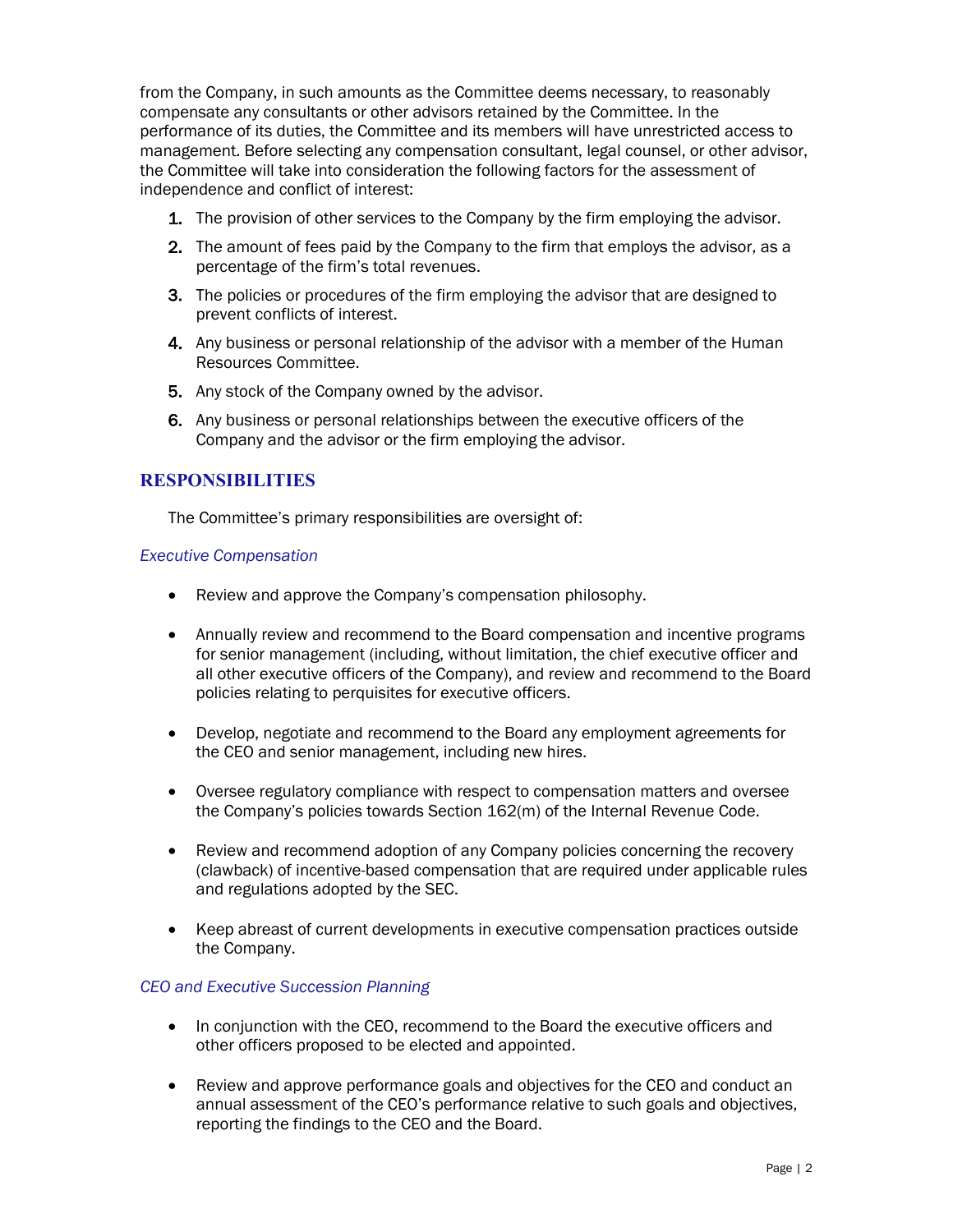- Periodically report to the Board on succession planning, including principles and policies for CEO selection and performance and review, as well as policies regarding succession in the event of an emergency or the retirement of the CEO.
- Review the Company's management and the steps being taken to assure the longrange planning for executive development and succession of qualified leadership.

## *Employee Benefits and Stock-based Compensation Plans*

- Evaluate and make recommendations to the Board concerning any proposed new employee benefit plans.
- Evaluate and take such actions as appropriate with regard to material changes to existing employee benefit plans.
- Review and recommend to the Board any stock-based compensation plans, including all grants of restricted shares, stock options or other equity awards, subject to the terms and conditions of the applicable plan. The Committee will administer any Board-approved stock-based compensation plans and have the authority to approve the acquisition by the Company of shares, options or other equity awards from any plan participant.
- Review and approve the Charter for the Company's Employee Benefits Administration Committee, as recommended by management.

# *Human Capital Management*

- Oversee the Company's strategies, objectives and performance relating to human capital management, including diversity, equity, and inclusion.
- Provide strategic review of the company's human resource strategies and initiatives to ensure the Company is attracting, developing and retaining human capital appropriate to the Company's current and future needs.
- Review the company's employee diversity,equity, and inclusion policies, programs, and initiatives, including recruitment, retention, development, and internal communications.
- Receive periodic updates and provide guidance to management on human resources matters,including employee culture, engagement, productivity, and well-being, as well as other special employee initiatives.

#### *Proxy Statement Compensation Disclosures*

- Review and discuss with management the Compensation Discussion and Analysis ("CD&A") and determine whether to recommend to the Board the CD&A to be included in the Proxy Statement or Annual Report on Form 10-K.
- Provide, over the names of its members, the Compensation Committee Report for the Company's Proxy Statement or Annual Report on Form 10-K, and prepare and/or review the disclosure regarding Compensation Committee Interlocks and Insider Participation in the Company's Proxy Statement or Annual Report on Form 10-K.
- Review, discuss with management, and determine whether to recommend to the Board the resolutions concerning say-on-pay, say-when-on-pay and golden parachute